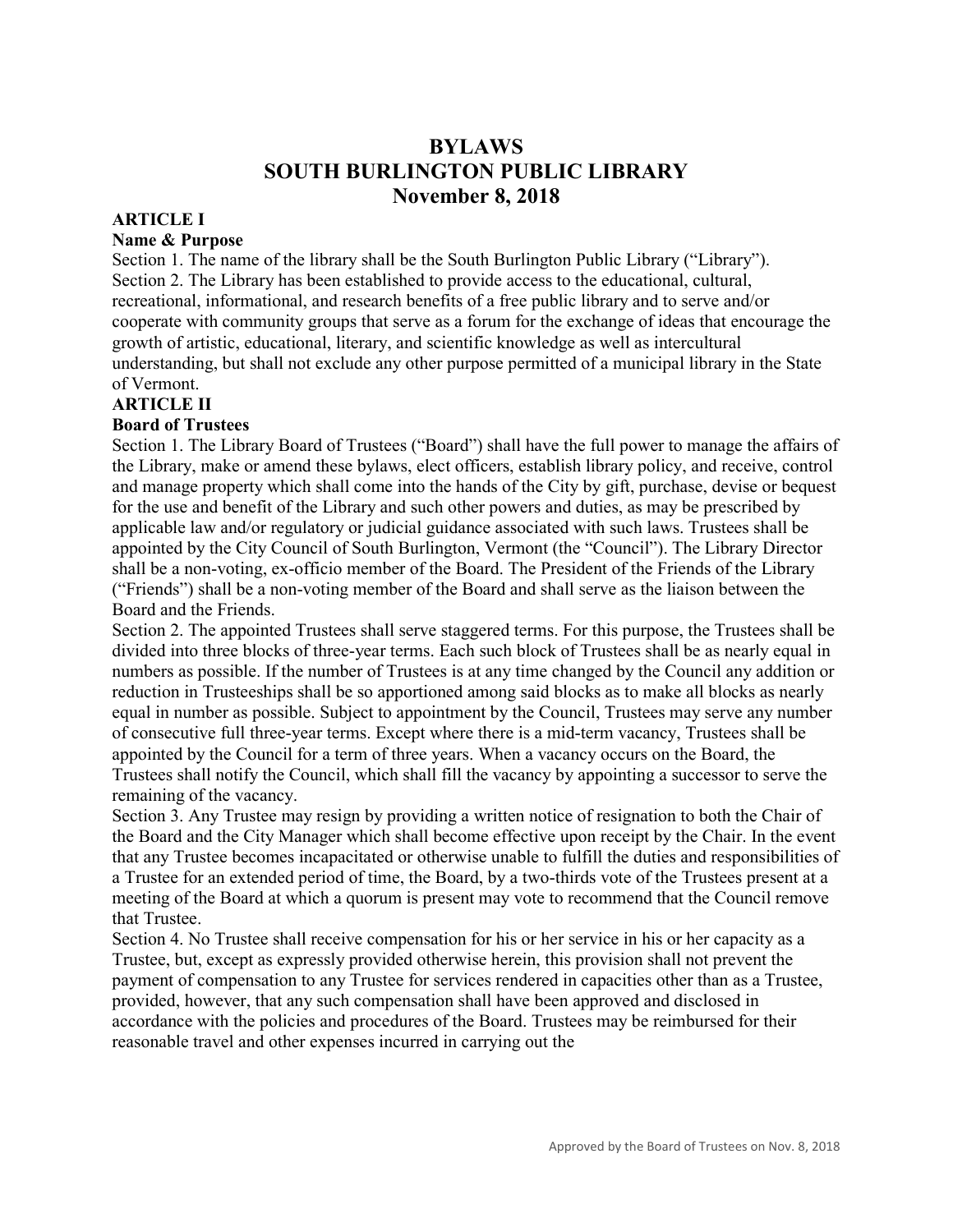business of the Library provided, however, that any such reimbursement shall have been approved and disclosed in accordance with the policies and procedures of the Board.

Section 5. Attendance at meetings of the Board shall be recorded in the minutes of each meeting of the Board. Trustees are expected to attend all meetings of the Board. A Trustee who is unable to attend a meeting must attempt to notify the Chair prior to the meeting. All Trustees should submit updates or reports of any business he/she has conducted on behalf of the Board or Board Committees since the last attended meeting.

Section 6. The Board and the Library Director will conduct an orientation for all new Trustees as soon as practicable following their appointment.

Section 7. The Trustees will follow and respect the American Library Association Code of Ethics. The Trustees will have the ultimate responsibility of safeguarding users' right to read what they choose. The Trustees will ensure the Library adopts policies and procedures designed to fulfill that right and give impartial service to all.

# **ARTICLE III**

#### **Meetings**

Section 1. Regular Board meetings shall be held monthly at least ten (10) times a year. The Chair of the Board or of any Committee of the Board may call all regular meetings and any special meetings of the Board or Committee, respectively. Attendance at a meeting by any Trustee or Committee member is conclusive evidence of receipt of notice of the meeting.

Section 2. All meetings will be conducted in accordance with the Vermont Open Meeting Law, including the posting of agendas and the taking and posting of meeting minutes. Except when a Board or Committee holds an executive session, all meetings of the Board and its Committees are open to the public and South Burlington residents are encouraged to attend.

Section 3. A meeting of the Board or one of its Committees means a gathering of a quorum of the Board or Committee for the purpose of discussing its business or for the purpose of taking action. A quorum of the Board is defined as the attendance of a majority of the total number of Trustees, unless otherwise indicated. A quorum of a Committee is defined as the attendance of a majority of the total number of Trustees Appointed to that committee, unless otherwise indicated. If there is not a quorum present at any meeting, then the Trustees present may adjourn the meeting until a quorum is obtained. No official decisions of the Board may be without a quorum.

Section 4. At any meeting attended by a quorum of the Board or Committee, each Trustee shall be entitled to one vote, and the vote of a majority of the Trustees present shall be the act of the Board or Committee, respectively.

Section 5. The Chair, with the cooperation of the Library Director, shall prepare the agenda for each meeting of the Board. Committee Chairs shall prepare the agenda for each meeting of the Committee. The Chair and Committee Chairs shall ensure meeting materials are made available to Trustees and the public in accordance with the Vermont Open Meeting Law.

Section 6. Subject to the requirements of the Vermont Open Meeting Law, any one or more Trustees or any member of a Committee of the Board may attend and participate in a meeting of the Board or such Committee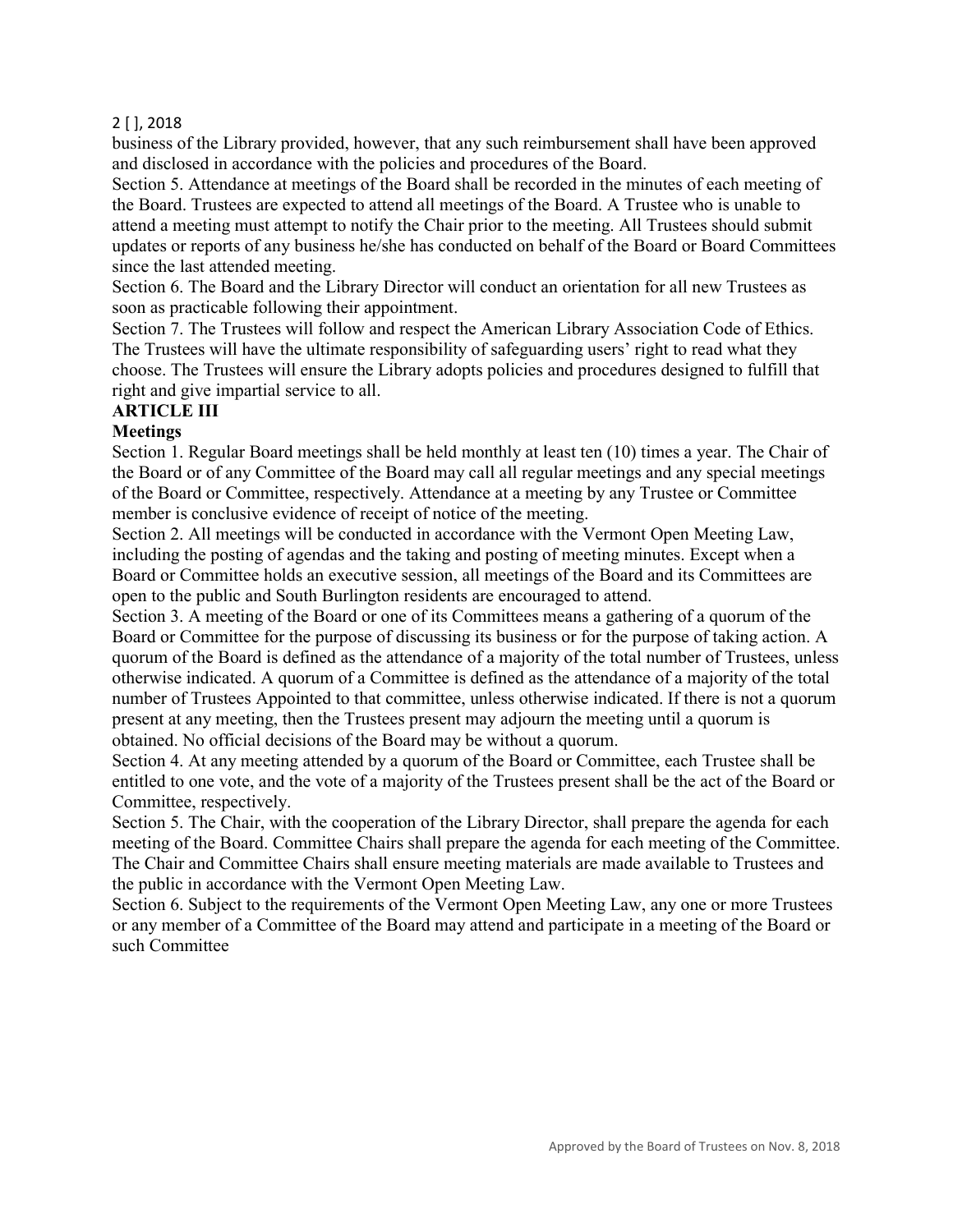by means of a conference telephone or similar communications equipment allowing meeting participants to hear each other at the same time.

# **ARTICLE IV**

### **Officers**

Section 1. The officers of the Board shall be a Chair, a Vice Chair, a Secretary, a Treasurer and any other officers as may from time to time be elected by the Board.

Section 2. No officer shall receive compensation for his or her services, may be reimbursed or advanced expenses as otherwise outlined in these Bylaws or approved by the Board.

Section 3. The officers shall be elected by the Board at each annual meeting, defined as the first meeting of each fiscal year, and shall hold office for one year. In the event of the resignation of an officer, a replacement will be elected as soon as possible by the Board.

Section 4. The Chair is responsible for leadership of the Board in the exercise of its oversight of the affairs of the Library. The Chair shall preside at all meetings of the Board. In case of a vacancy in the office of the Chair, or during the Chair's absence or inability to act, the powers and the duties of the Chair shall be exercised by the Vice Chair.

Section 5. Under the direction and authorization of the Board, the Treasurer shall oversee use and management of the Library's funds by the Library Director.

Section 6. Under the direction or authorization of the Board, the Secretary shall be responsible for keeping the minutes of the meetings of the Board. In the absence of the Secretary, the Chair of the Board shall designate another Trustee to keep minutes of the meeting of the Board.

Section 7. Except as may otherwise be provided in this Article IV, the officers shall have such authorities, responsibilities and duties as normally pertain to their respective positions and as may be prescribed by the Board or delegated to officers by the Board or Committees of the Board, all in the discretion of the Board.

#### **ARTICLE V**

#### **Committees of the Board of Trustees**

Section 1. There may be the following standing Committees of the Board of Trustees:

- a) Governance & Nominating Committee
- b) Advocacy Committee
- c) Fundraising Committee
- d) Finance Committee
- e) Evaluation Committee

Section 2. The Board may from time to time create adhoc Committees.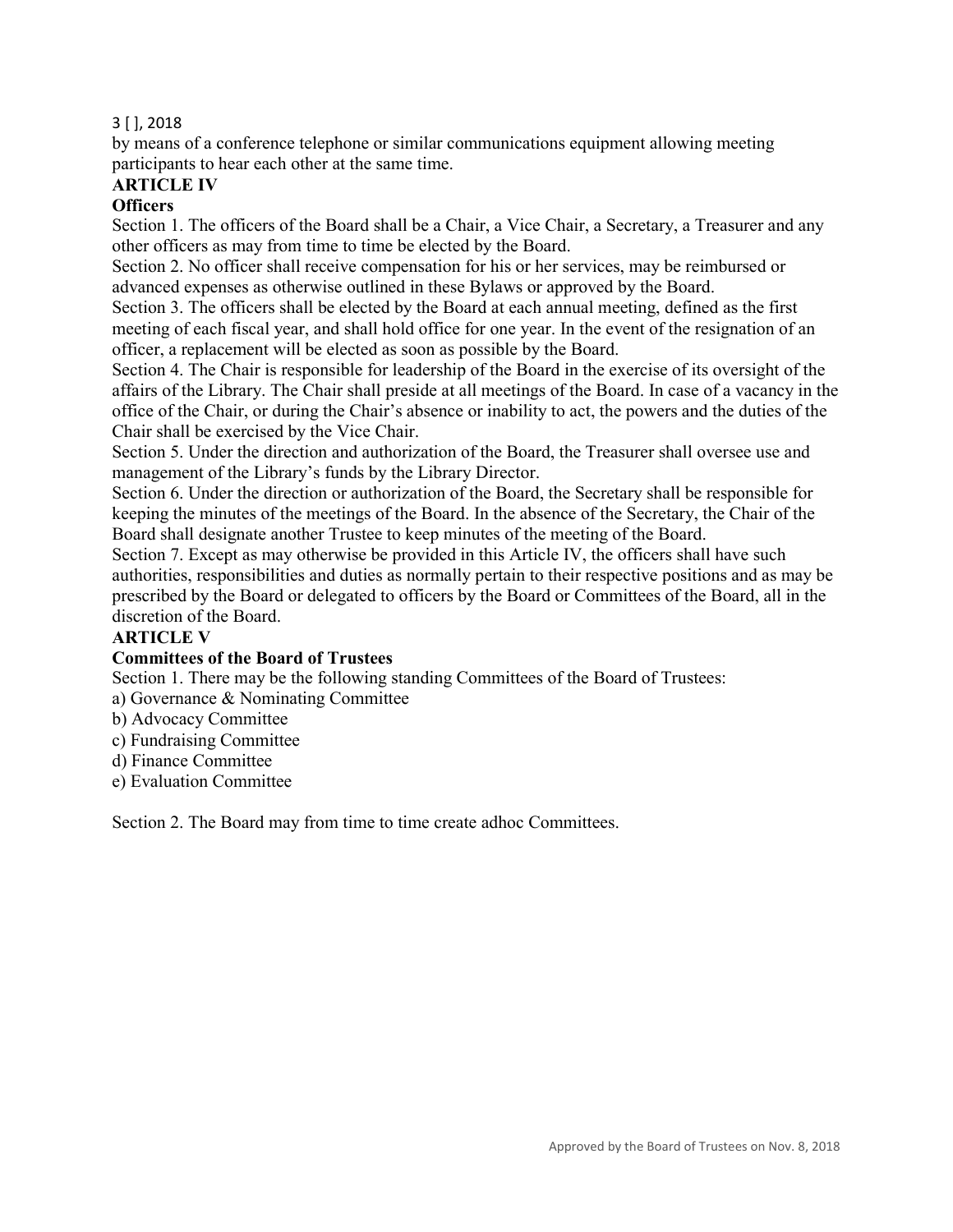Section 3. Each standing Committee shall operate in accordance with and have the powers described in a purpose statement approved by the Board. Each ad hoc Committee shall operate in accordance with and have the powers described in a resolution adopted by the Board. The Chair of each Committee shall designate a Clerk to keep minutes of each Committee meeting.

Section 4. Each standing Committee shall be comprised of at least three members. The Board shall appoint the members of each Committee of the Board, the majority of which shall be Trustees. The Board Chair shall appoint a Chair of each standing Committee. The Board may appoint persons who are not Trustees to serve as advisory, non-voting members of any Committee.

Section 5. Each Committee of the Board shall provide to the Board an oral or written report by or on behalf of the Chair of such Committee on the proceedings of such Committee including its recommendations for action by the Board.

#### **ARTICLE VI**

#### **Fiscal Year**

The fiscal year of the Library shall run from July 1st to June 30th.

#### **ARTICLE VII**

#### **Budget and Financial Procedures**

Section 1. The Library Director shall seek advice and review from the Board while preparing a draft budget for submission to the City Manager and eventual approval by the Council and voters of South Burlington.

Section 2. The Library Director shall keep the Board informed on a periodic basis (quarterly at a minimum) via the Treasurer of expenditures made under the current fiscal year budget.

Section 3. Monetary gifts of over \$1,000 offered with specific restrictions, including endowment funds, require Board approval of such restrictions before the Board accepts such monetary gifts. Restrictions must be submitted in writing.

Section 4. The Board shall have authority to retain such consultants, service providers and other third parties as it shall deem in its sole discretion necessary or advisable to assist the Board, the Library and/or the Library Director, which may be funded out of the budget, gifts, donations or any other monies available to the Board or the Library.

# **ARTICLE VIII**

#### **Amendments**

These Bylaws may be amended in whole or in part by a two-thirds vote of the Trustees present at a meeting of the Board at which a quorum is present, provided that notice in writing of the proposed change shall have been included in the notice of the meeting.

#### **ARTICLE IX**

#### **Library Director**

Section 1. The Board is responsible for hiring, annually evaluating, managing and firing the Library Director, in collaboration with City Management.